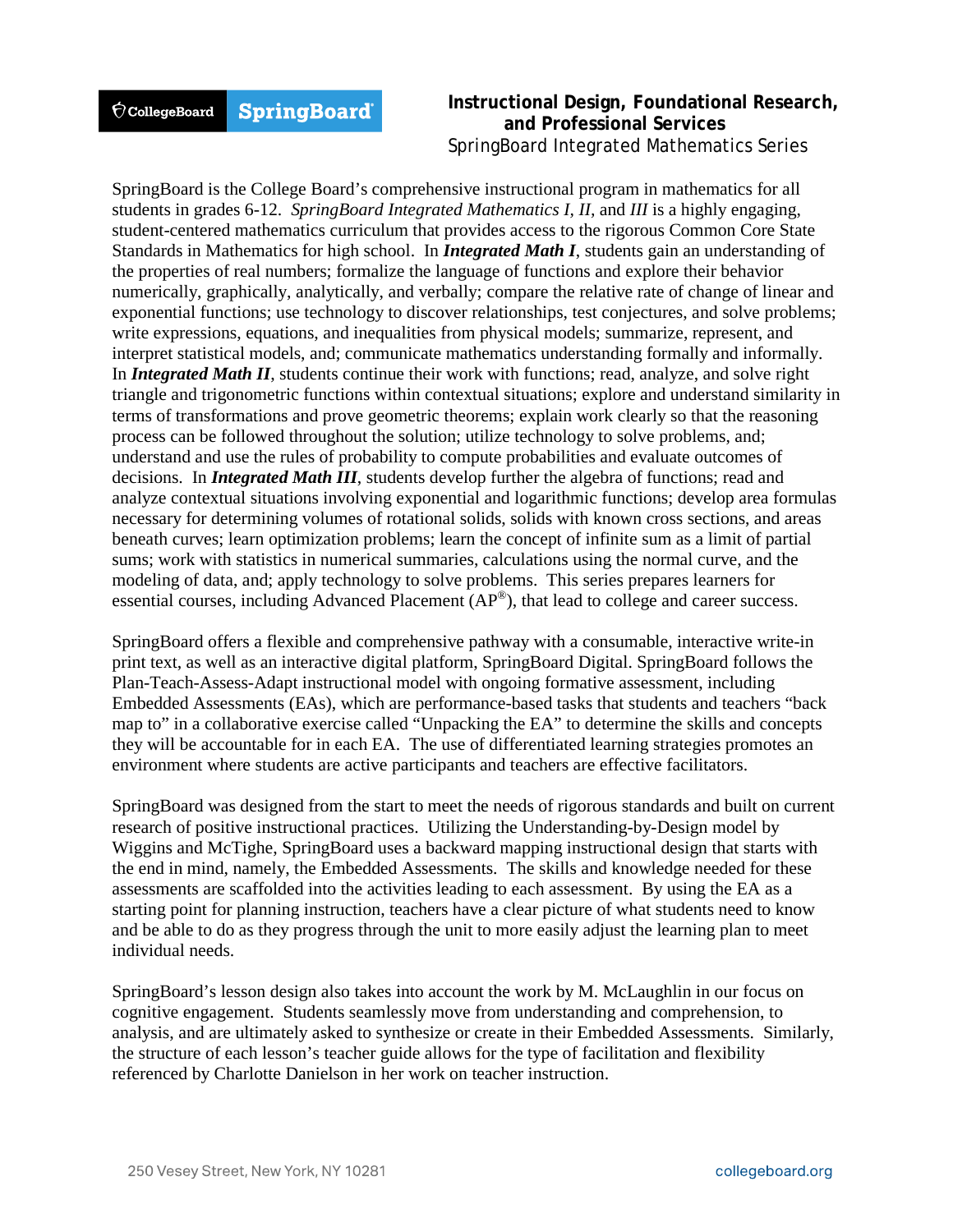#### **SpringBoard**  $\acute{\nabla}$ CollegeBoard

# **Instructional Design, Foundational Research, and Professional Services** SpringBoard Integrated Mathematics Series

Based on their review of the research, Marzano and Pickering advocate that the way to close the achievement gap is by building students' background knowledge especially in the area of Academic Vocabulary development. Academic Vocabulary is identified and taught via direct instruction using such strategies as marking the text, word walls, and graphic organizers.

SpringBoard is also informed by Robyn Jackson's work on rigorous instruction. As Jackson suggests, our content requires students to be "active, not passive" and our materials are characterized by activities that stress "implicit meaning, ambiguity, layers, or complexity". In addition, our Embedded Assessments ask students to demonstrate mastery of skills rather than factual recall. SpringBoard teamed with Jackson to develop a working definition of rigorous instruction and we use that definition throughout our trainings with administrators and instructional leaders.

The concepts developed in the SpringBoard Integrated Mathematics series follow a balanced approach of direct, guided, and investigative instruction based on the best means of helping students grasp new concepts and apply them in a variety of contexts. Direct instruction is used for foundational knowledge and includes worked-out examples and practice problems. Investigative activities require students to explore concepts through discussion and collaborative work as they derive understanding of the principles they are learning. Guided activities are a mixture of direct and investigative instruction based on the needs of the content being presented. Using principles of cognitive learning, SpringBoard requires students to compare, select, organize, retain, and reflect on new information as patterns of understanding are revised and adapted. This strategic instructional approach supports student acquisition of the skills outlined by the Standards for Mathematical Practice (SMP) focused on problem solving, reasoning and proof, communication, connections, and representations. With an instructional framework that develops both content and practice standards, SpringBoard equips teachers with the resources to deliver effective instruction and students with the knowledge, skills, and strategies to achieve high levels of learning. The program is built on the same rigorous strategies and skills found in AP classes.

SpringBoard activities are structured to engage all students in active learning through discussion, partnering, and group work. Embedded in the activities are opportunities for teachers to introduce and model strategies that give students tools that help them take ownership of their own learning. There are specific strategies for collaboration and communication such as Discussion Groups, Think-Pair-Share, Critique Reasoning, and Sharing and Responding. Finally, the balanced approach of the activities supports both student-student and teacher-student interaction with the investigative, guided, and directed formats. SpringBoard Digital mirrors these with messaging tools and an interactive virtual workspace.

SpringBoard provides a variety of assessment formats to meet the needs of all districts. The hallmarks of the curriculum are the Embedded Assessments that appear in each Unit of instruction. These are performance-based tasks that are visible to both the teacher and students as they begin each Unit. There are about two to four EAs in each Unit, and an accompanying scoring rubric sets the criteria that measures mastery of content as well as the SMP. In addition, there are daily opportunities for formative assessment through observations and Check Your Understanding items. Pre-Assessment opportunities include Getting Ready exercises at the beginning of each Unit that are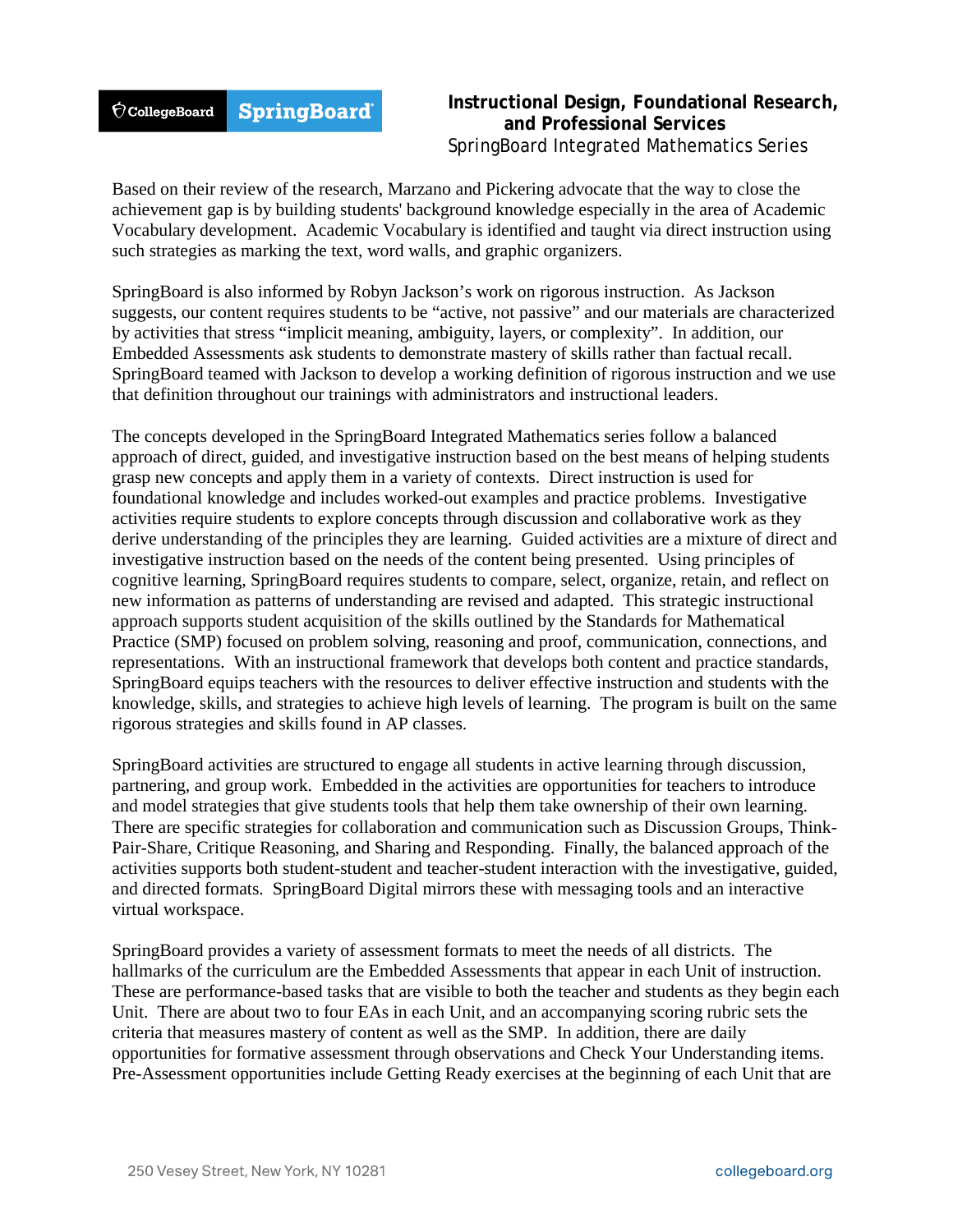

# **Instructional Design, Foundational Research, and Professional Services** SpringBoard Integrated Mathematics Series

tied to prerequisite skills and standards. Additional opportunities for filling in gaps or building foundations are provided in the Getting Ready Practice pages online.

In addition, the summative assessment opportunities include End-of-Unit Assessments that can be administered online or in print. Additional short-cycle assessments are available and can be used as necessary throughout each Unit. Finally, teachers can evaluate and grade each of the assigned problem chunks and practice as they desire. They can determine the evaluation and grading scale as well through SpringBoard Digital.

SpringBoard offers robust data and progress reporting functionality through SpringBoard Digital. A variety of reports can be generated, including class average, performance, standards mastery, and more. Any assignment or assessment that has been graded will be fed into the progress report functionality. The reporting feature provides teacher and administrator roles for a variety of reporting types and data for their purposes. Teachers have real time visibility and can communicate and message back and forth with students to monitor their progress and provide appropriate feedback.

SpringBoard offers research-based strategies and practices to support and advance special populations, including Special Education, English language learners, accelerated learners, and struggling learners at all levels. The emphasis on mathematical vocabulary and language development is particularly beneficial to English learners

Here are highlights of the program design:

- The Unit Overview identifies key concepts students will learn in the Unit.
- Learning Targets are aligned to the CCSS-M and set clear learning goals for each lesson in student-friendly language.
- Essential Questions lay out the key objectives students will master in the Unit.
- Getting Ready exercises help students identify the knowledge they will need to be successful in their study of the Unit and connects to prerequisite skills.
- A Scoring Guide helps students understand expectations for performance on each Embedded Assessment.
- Check Your Understanding, Lesson Practice, and Activity Practice provide multiple opportunities to evaluate understanding, monitor student progress, and provide feedback. Students are asked to communicate their mathematical reasoning by justifying and explaining.
- Mini-Lessons provide additional opportunities to develop foundational concepts and differentiate instruction.

SpringBoard provides a comprehensive suite of Professional Learning opportunities for teachers, instructional coaches, and administrators. The goals of the interactive, face-to-face professional development and program implementation support services include:

- Modeling and practice
- Scoring student work
- Engaging students
- Collaborative activities
- Integration of SpringBoard Digital